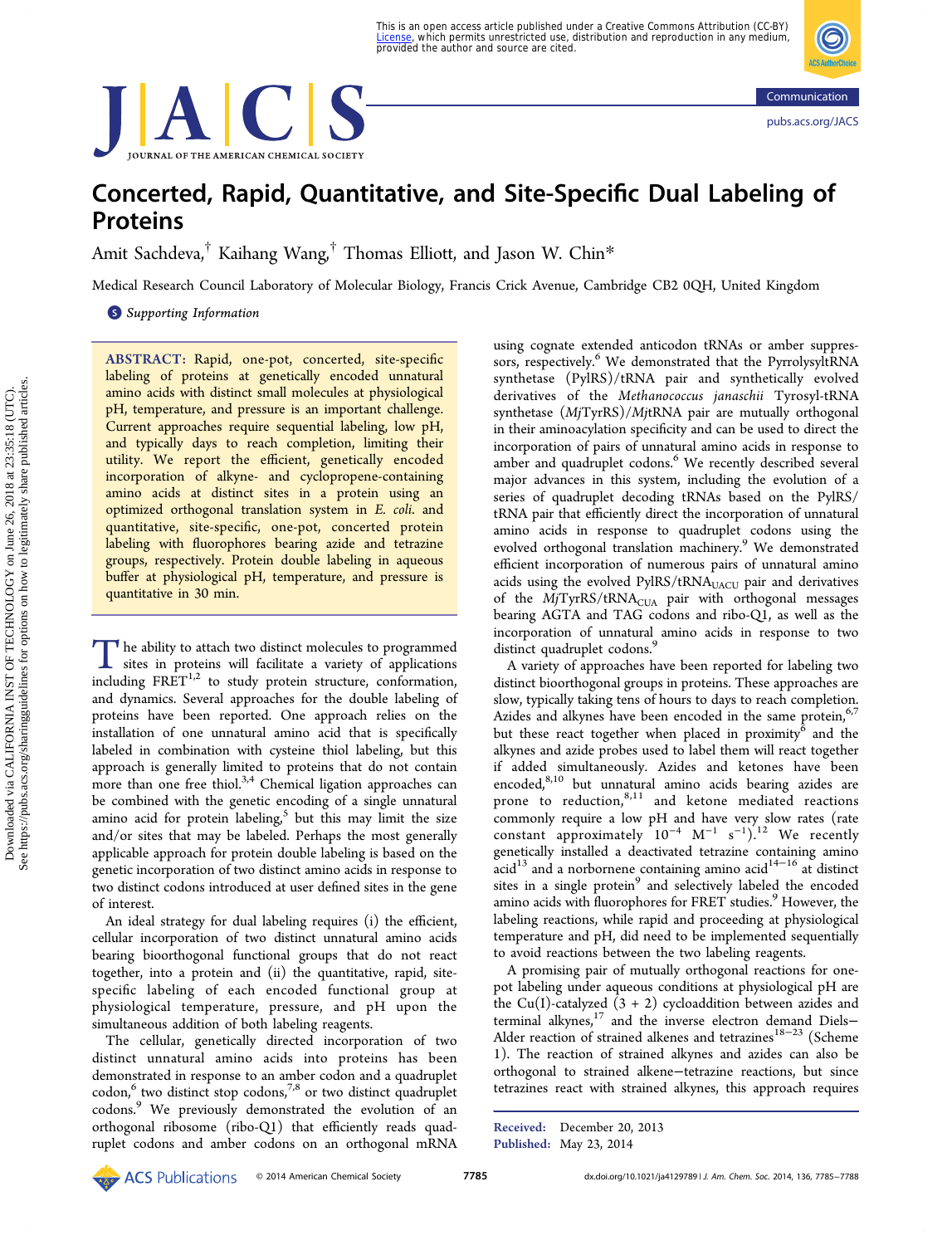<span id="page-1-0"></span>Scheme 1. Concerted, Rapid, One-Pot Quantitative Dual Labeling of Proteins in Aqueous Medium at Physiological pH and Temperature<sup>a</sup>



 $a<sup>a</sup>(a)$  Unnatural amino acids and fluorophores used in this study.(b) Concerted labeling at an encoded terminal alkyne and an encoded cyclopropene via mutually orthogonal cycloadditions.

careful tuning of the rate constants for each reaction.<sup>[24](#page-3-0)</sup> No combination of  $(3 + 2)$  cycloaddition and inverse electron demand Diels−Alder reaction has been demonstrated for labeling a single protein.

We recently demonstrated that a 1,3 disubstituted cyclopropene containing amino acid, 2, can be efficiently and sitespecifically incorporated into proteins using the PylRS/  $\text{tRNA}_{\text{CUA}}$  pair.<sup>[25](#page-3-0)</sup> This amino acid is smaller than most bioorthogonal dienophiles and reacts with tetrazines<sup>[19,26](#page-3-0)</sup> with an on-protein rate constant of 27  $M^{-1}$  s<sup>-1,[25](#page-3-0)</sup> Here we . demonstrate the efficient genetic encoding of a terminal alkyne containing amino acid 1 and a cyclopropene containing amino acid 2 into a single protein and their rapid, quantitative, one-pot labeling with azide and tetrazine probes (Scheme 1). This work provides the first approach to the concerted double labeling of proteins in a one-pot process under aqueous conditions, at physiological pH, and provides a step change in the speed of double labeling, from days in previous work to 30 min in the approach reported here.

Proteins containing either 1 or 2 were overexpressed to examine the specificity of the proposed labeling reactions. A fusion protein of glutathione-S-transferase and calmodulin (GST-CaM) with amino acid 1 at position 1 in calmodulin was expressed from cells containing ribo-Q1 (an evolved orthogonal ribosome<sup>[6](#page-3-0),[27](#page-3-0),28</sup>), O-gst-cam<sub>1TAG</sub> (a fusion gene between glutathione-S-transferase (gst) and calmodulin (cam) on an orthogonal message<sup>[29](#page-3-0)</sup> in which the first codon of cam is replaced with a TAG codon), and  $MjPrpRS/tRNA<sub>CUA</sub>$  (a synthetase/tRNA pair developed for incorporating 1 in response to the TAG codon) $30$  grown in the presence of 1  $(2 \text{ mM})$ . The yield of GST-CaM1<sub>1</sub> was 4 to 5 mg per L of culture. The GST tag was subsequently removed by cleavage

using thrombin at an engineered thrombin-cleavage site between GST and CaM. CaM $1_1$  (CaM containing 1 at position 1, ∼100 pmol) was labeled with the azide containing fluorophore 3 (2 nmole), in a Cu(I)-catalyzed click reaction. The reaction was quantitative as judged by both the quantitative shift of the fluorescently labeled protein by SDS-PAGE and electrospray ionization mass spectrometry (ESI-MS) (Figure 1a).



Figure 1. Specific protein labeling at genetically encoded unnatural amino acids 1 and 2. (a) Genetically encoded 1, but not 2, in calmodulin is specifically labeled with probe 3. Coomassie and fluorescence images demonstrate the specificity of labeling, and ESI MS before labeling (black, expected mass: 17875, found mass: 17874) and after labeling (red, expected mass: 18553, found mass: 18552) demonstrate the reaction is quantitative. (b) Genetically encoded 2, but not 1, in calmodulin is specifically labeled with probe 4. Coomassie and fluorescence images demonstrate the specificity of labeling, and ESI MS before labeling (black, expected mass: 17930, found mass: 17930) and after labeling (green, expected mass: 18484, found mass: 18485) demonstrate the reaction is quantitative. Raw (before deconvolution) ESI-MS spectra in [Supplementary Figure 2.](#page-2-0)

The cyclopropene containing amino acid, 2, was site specifically incorporated at position 40 of calmodulin. The modified protein was expressed in cells bearing the PylRS/ tRNA<sub>CUA</sub> (that efficiently directs the site-specific incorporation of 2),<sup>[25](#page-3-0)</sup> ribo-Q1, and O-*gst-cam<sub>40TAG</sub>* grown in the presence of 2 (1 mM). The yield of GST-CaM $2_{40}$  was 4 to 5 mg per L of culture. CaM2<sup>40</sup> (∼100 pmol) (obtained after thrombin cleavage of the GST tag) was labeled with the tetrazine containing fluorophore 4 (2 nmol). The reaction was quantitative as judged by both the quantitative shift of the fluorescently labeled protein by SDS-PAGE and electrospray ionization mass spectrometry (ESI-MS) (Figure 1b).  $CaM2<sub>40</sub>$ was not labeled with 3 under the conditions that led to quantitative labeling of  $CaM1<sub>1</sub>$  with 3 (Figure 1a). Similarly, CaM1<sub>1</sub> was not labeled with 4 under conditions where  $CaM2<sub>40</sub>$ was quantitatively labeled with 4. These experiments demonstrate that the two labeling reagents react quantitatively with their target amino acid, but do not react with nontargeted unnatural or natural amino acids in proteins.

Next, we investigated labeling 1 and 2 within the same protein. We site-specifically incorporated 1 and 2 at positions 1 and 40 of calmodulin to produce  $CaM1_12_{40}$  (Figure [2](#page-2-0)). We directed the incorporation of amino acid 1 with an MjPrpRS/  $tRNA<sub>CUA</sub>$  pair and the incorporation of amino acid 2 with the evolved PylRS/tRNA<sub>UACU</sub> pair, which efficiently decodes the quadruplet AGTA codon on orthogonal messages using ribo-Q1.<sup>[9](#page-3-0)</sup> Unnatural amino acids were incorporated in response to UAG and AGTA codons at positions 1 and 40 in calmodulin within a GST-calmodulin gene on an orthogonal message (Ogst-cam<sub>1TAG-40AGTA</sub>). Expression of full-length GST-CaM1<sub>1</sub>2<sub>40</sub> was dependent on the addition of amino acids 1 and 2 to E. coli, and ESI-MS demonstrated the genetically directed incorpo-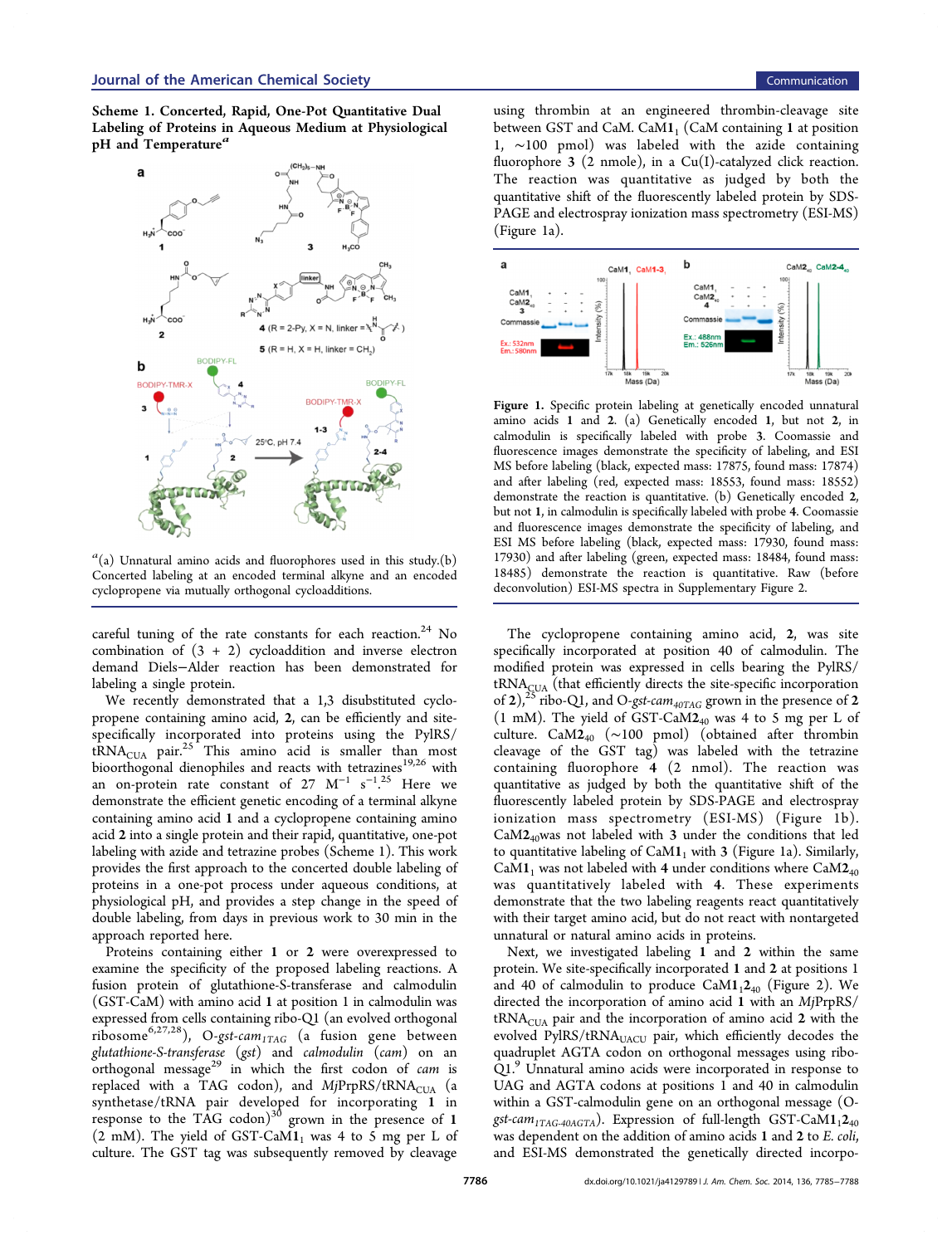<span id="page-2-0"></span>

Figure 2. Incorporating 1 and 2 at positions 1 and 40 of calmodulin and the kinetics of specific labeling. (a) Expression was performed in E. coli bearing ribo-Q1, O-gst-cam<sub>1TAG-40AGTA</sub>, the PylRS/tRNA<sub>UACU</sub> pair, and the  $\overline{M}$ jPrpRS/tRNA<sub>CUA</sub> pair. Amino acids 1 and 2 were used at 2 and 1 mM, respectively. (b) Labeling time course for reaction of  $CaM1<sub>1</sub>2<sub>40</sub>$  with 3 and 4. Each reaction was followed for 2 h by in-gel fluorescence and mobility shift.

ration of amino acids 1 and 2 (Figures 2 and 3, and Supplementary Figure 1). The yield of full length GST-CaM1<sub>1</sub>2<sub>40</sub> was ∼2 mg per L of culture.



Figure 3. Concerted, quantitative, one-pot, dual labeling of calmodulin in 30 min. (a) Fluorophore-dependent labeling of  $CaM1<sub>1</sub>2<sub>40</sub>$ ; sequential labeling with purification after first labeling in lane 4, sequential labeling without purification in lane 5, one-pot dual labeling in lane 6. (b) ESI-MS of one-pot protein labeling, before labeling (black, expected mass: 18000 found mass: 18000), after labeling (gold, expected mass: 19233 found mass: 19234). Raw (before deconvolution) ESI-MS spectra in Supplementary Figure 2.

To determine the time required to quantitatively label  $CaM1_12_{40}$  with azide 3 or tetrazine 4 we incubated 100 pmol of  $CaM1<sub>1</sub>2<sub>40</sub>$  with 2 nmol of either 3 or 4 and followed each reaction by both mobility shift on SDS-PAGE and fluorescent imaging upon labeling (Figure 2b). These experiments demonstrate that fluorophore labeling is complete in 30 min.

Next we investigated the labeling of  $CaM1_12_{40}$  with both 3 and 4 (Figure 3). We first tested the addition of 4 (2 nmol) to  $CaM1_12_{40}$  (100 pmol) followed by purification to remove free 4, and subsequent labeling with 3 (2 nmol) (Figure 3a lane 4). This led to efficient double labeling as judged by the SDS-PAGE mobility shift and fluorescence imaging. Next we performed sequential one-pot labeling without purification by incubating  $CaM1<sub>1</sub>2<sub>40</sub>$  with 4 for 30 min and then adding 3 and click reagents and incubating further for 30 min (Figure 3a lane 5). This also led to efficient double labeling as judged by the SDS-PAGE mobility shift and fluorescence imaging. Finally, we simultaneously added 4 (2 nmol), 3 (2 nmol), and click reagents to  $CaM1_12_{40}$  (100 pmol) and incubated for 30 min (Figure 3a lane 6). This again led to efficient double labeling as judged by the SDS-PAGE mobility shift and fluorescence imaging. In all doubly labeled proteins we observe a decrease in the BODIPY-FL fluorescence relative to the singly labeled control upon excitation at 488 nm (compare lanes 4, 5 and 6 to lane 3 in Figure 3a), consistent with in-gel FRET. ESI-MS further demonstrates that this concerted, one-pot protocol leads to genetically directed efficient, rapid, and quantitative double labeling of proteins. Additional control experiments demonstrate that wild-type calmodulin is not labeled by 3 or 4 (Supplementary Figure 3), further confirming the specificity of the labeling reactions. We repeated the labeling and characterization of  $CaM1<sub>1</sub>2<sub>40</sub>$  with 3 and 5 (Supplementary Figure 4). To further demonstrate the generality, we expressed and purified  $CaM1<sub>1</sub>2<sub>149</sub>$  and quantitatively labeled these with 3 and 5 in 30 min, as judged by SDS PAGE and ESI-MS. Fluorescence spectra (Supplementary Figures 4 and 5) demonstrate FRET when calmodulin is labeled with donor and acceptor fluorophores at positions 1 and 40 and at positions 1 and 14[9](#page-3-0), as expected.<sup>5</sup>

In summary, we report an efficient and rapid protocol for expressing recombinant proteins bearing a site-specifically incorporated alkyne and a site-specifically incorporated cyclopropene. We demonstrate that the inverse electron demand Diels−Alder reaction of an encoded 1,3 disubstituted cyclopropene and tetrazine probes, and the  $(3 + 2)$  cycloaddition reaction of the encoded alkyne and azide probes are mutually orthogonal to each other and to the functional groups in proteins. By combining the genetic encoding of an alkyne and a cyclopropene in a single protein and labeling with the mutually orthogonal reactions, we demonstrate the concerted, one-pot rapid double labeling of a protein in aqueous media at physiological pH and temperature. While the rate of protein labeling at specific sites in proteins may depend on local structure, sterics, and electrostatics, we anticipate that this strategy will prove useful for the double labeling of diverse proteins at diverse sites for a variety of studies. The strategy we have reported here may be extended to the double labeling of diverse molecules in cells and organisms, as well as by the use of nontoxic copper catalysts<sup>[31](#page-3-0) $-33$  $-33$ </sup> or the development of additional bioorthogonal reactions.[34](#page-3-0)−[36](#page-3-0)

# ■ ASSOCIATED CONTENT

#### **6** Supporting Information

Supplementary methods and details, including additional figures. This material is available free of charge via the Internet at [http://pubs.acs.org.](http://pubs.acs.org)

## **AUTHOR INFORMATION**

#### Corresponding Author

[chin@mrc-lmb.cam.ac.uk](mailto:chin@mrc-lmb.cam.ac.uk)

#### Author Contributions

† A.S. and K.W. contributed equally.

# Notes

The authors declare no competing financial interest.